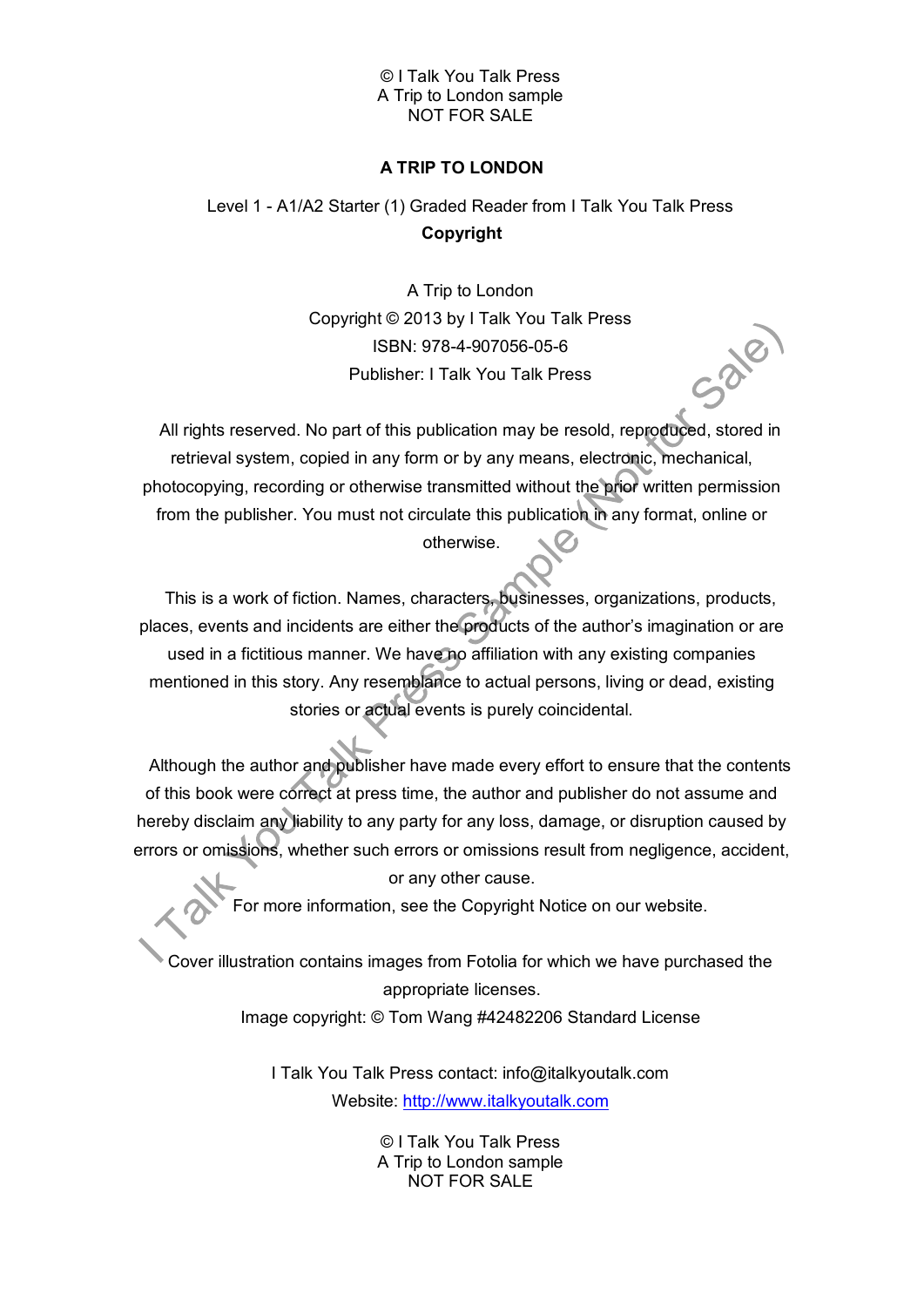### © I Talk You Talk Press A Trip to London sample NOT FOR SALE

### **Introduction**

The words in **bold** are useful travel phrases.

You might hear these phrases, and you can use some of these phrases when you travel.

David Wang is a university student from Shanghai. He is twenty years old. He studies English at university.

It is August. He is travelling to the UK. He wants to visit many places and he wants to practice his English. He also wants to make many new friends. He is very excited. It is his first time to leave China and go to another country.

### **1. On the aeroplane**

Now, David is on the aeroplane. He is sitting next to the window. He is looking out of the window. The sky is blue and the clouds below look soft and white. It is beautiful. He takes his camera out of his bag and takes a photograph.

# **"Excuse me sir, would you like something to drink?"**

He turns around. The flight attendant is looking at him.

**"Yes please,"** he says.

**"What would you like?"**

**"Can I have an orange juice please?"** he asks.

**"Here you are,"** says the flight attendant.

**"Thank you,"** says David. He drinks the orange juice. It is very sweet. He looks at his watch. He will arrive in the UK in eight hours. He closes his eyes and goes to sleep.

He wakes up. He can smell food. He looks around. No one is eating. He feels hungry. He looks at the man next to him. The man is reading a book.

**"Excuse me,"** says David.

The man looks at him and smiles.

"Yes?"

## **"When is dinner served?"**

"Dinner? We just finished dinner. You were asleep," says the man.

"Oh, I see. I'm very hungry," says David. He is worried. Maybe he can't have dinner! The man points to a button on David's seat. "You can call the flight attendant. She will bring your dinner," he says.

"Oh, thank you," says David.

David presses the button. A flight attendant comes. She smiles.

**"Yes, sir, how can I help you?"**

© I Talk You Talk Press A Trip to London sample NOT FOR SALE